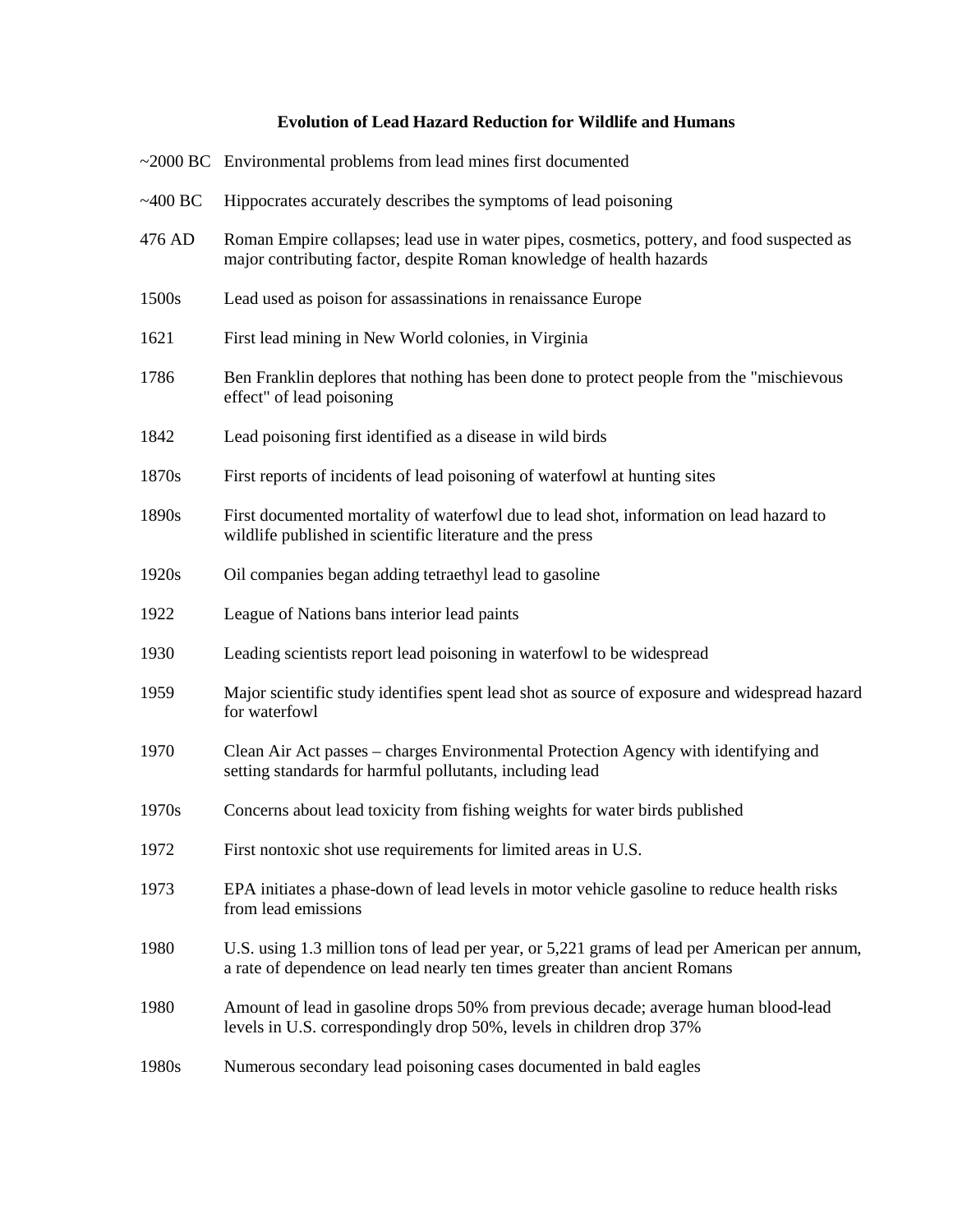| 1985 | Last wild California condors brought into captivity for emergency breeding program due to<br>high risks birds face in the wild, particularly from lead poisoning                                                                        |
|------|-----------------------------------------------------------------------------------------------------------------------------------------------------------------------------------------------------------------------------------------|
| 1986 | Federal regulations initiated to phase out lead shot for waterfowl hunting                                                                                                                                                              |
| 1986 | Safe Drinking Water Act amended to require "lead-free" plumbing - EPA sets standards<br>limiting lead concentrations in public water systems and pipes                                                                                  |
| 1986 | Britain bans use of most lead fishing sinkers to protect swans                                                                                                                                                                          |
| 1990 | Clean Air Act amended to prohibit leaded gasoline in motor vehicles by 1995                                                                                                                                                             |
| 1991 | Lead shot banned for all waterfowl hunting in entire U.S.                                                                                                                                                                               |
| 1991 | EPA issues regulation under the Safe Drinking Water Act to limit the amount of lead in<br>drinking water                                                                                                                                |
| 1992 | Studies published on hazards of lead fishing sinkers to loons                                                                                                                                                                           |
| 1992 | Lead Exposure Reduction measures pass Congress, identifying dangerous levels of lead,<br>publishing lead hazard information, and regulating residential renovation activities and<br>federal facilities to abate and control lead paint |
| 1994 | EPA proposes nationwide ban on manufacture, import, processing, and distribution of lead<br>fishing sinkers of a size hazardous to waterfowl – but the regulations are never ratified                                                   |
| 1995 | EPA issues regulations banning all lead in motor vehicle gasoline                                                                                                                                                                       |
| 1995 | The use of lead solder in food cans is banned under the Federal Food, Drug, and Cosmetic<br>Act                                                                                                                                         |
| 1995 | Percentage of U.S. children with elevated blood-lead levels has dropped from 88.2% in the<br>1970s to 4.4% by 1995                                                                                                                      |
| 1996 | Food and Drug Administration bans the use of lead foil caps on wine bottles                                                                                                                                                             |
| 1997 | Canada implements partial ban on small-sized lead fishing sinkers in national parks and<br>national wildlife areas                                                                                                                      |
| 1999 | Canada issues ban on lead shot for hunting migratory game birds                                                                                                                                                                         |
| 1999 | Fish and Wildlife Service proposes to expand lead-free fishing areas on national wildlife<br>reserves, wilderness areas, and waterfowl sites – but never issues a final decision                                                        |
| 2000 | 74 nations have implemented some sort of regulations on the use of lead shot, and 37 more<br>nations are preparing legislation; only 4 countries have applied restrictions to the sale and use<br>of lead fishing sinkers               |
| 2000 | Scientific reports show significant reduction in lead exposure to waterfowl after<br>implementation of 1991 lead shot ban                                                                                                               |
|      |                                                                                                                                                                                                                                         |